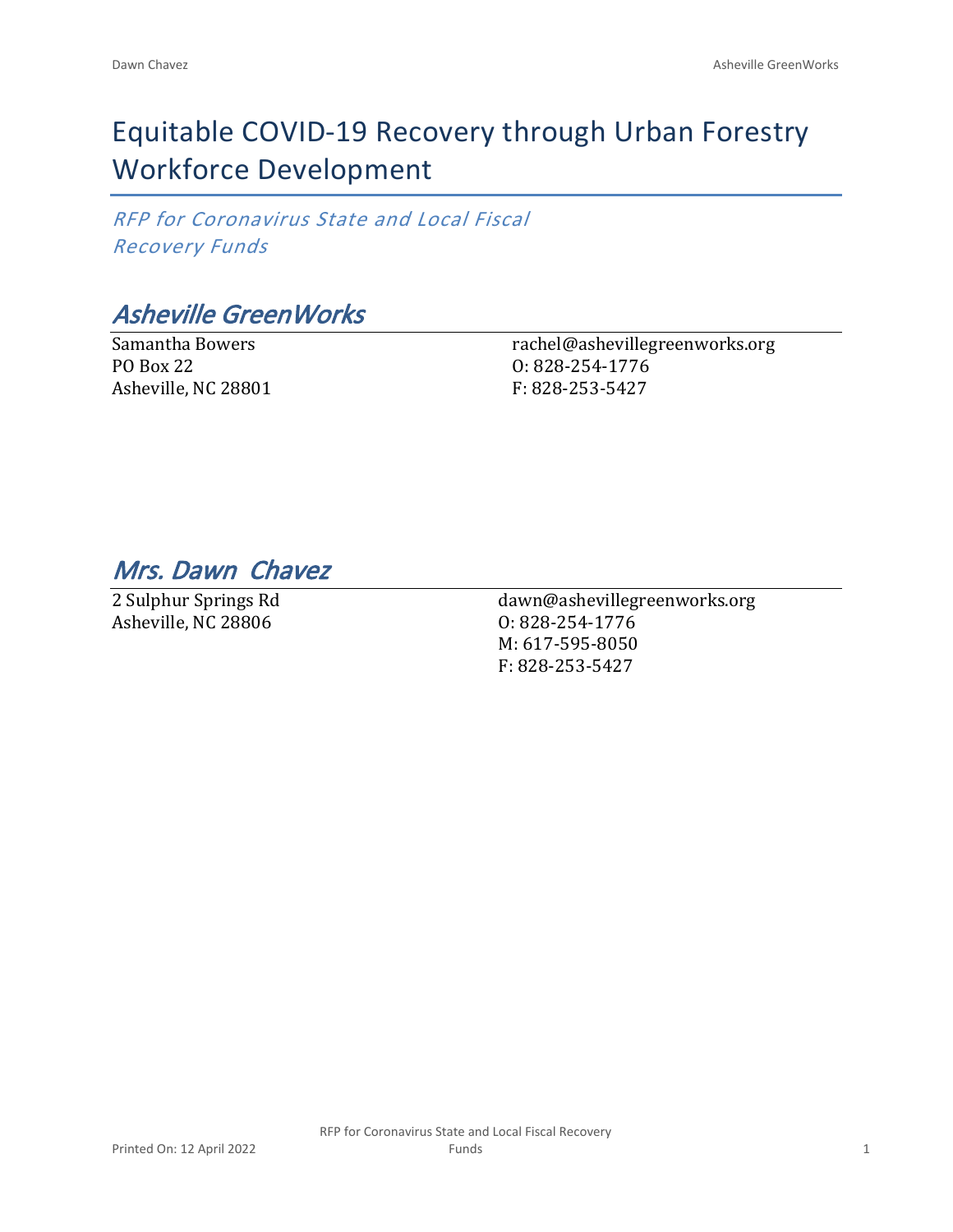# Application Form

## *Question Group*

Buncombe County requests proposals for projects to help the community recover from and respond to COVID-19 and its negative economic impacts.

Buncombe County has been awarded \$50,733,290 in Coronavirus State and Local Fiscal Recovery Funds (Recovery Funding), as part of the American Rescue Plan Act. To date, Buncombe County has awarded projects totaling \$23,093,499, leaving a balance of \$27,639,791 available to award.

Visit [http://www.buncombecounty.org/recoveryfundinghttp://www.buncombecounty.org/recoveryfundingwww.b](http://www.buncombecounty.org/recoveryfunding) [uncombecounty.org/recoveryfundinghttp://www.buncombecounty.org/recoveryfundinghttp://www.buncombeco](http://www.buncombecounty.org/recoveryfunding) [unty.org/recoveryfundinghttp://www.buncombecounty.org/recoveryfundinghttp://www.buncombecounty.org/re](http://www.buncombecounty.org/recoveryfunding) [coveryfunding](http://www.buncombecounty.org/recoveryfunding) for details.

This infusion of federal resources is intended to help turn the tide on the pandemic, address its economic fallout, and lay the foundation for a strong and equitable recovery.

Buncombe County is committed to investing these funds in projects that:

- Align to county strategic plan and community priorities
- Support equitable outcomes for most impacted populations
- Leverage and align with other governmental funding sources
- Make best use of this one-time infusion of resources
- Have a lasting impact

Proposals shall be submitted in accordance with the terms and conditions of this RFP and any addenda issued hereto.

Click [here](https://www.buncombecounty.org/common/purchasing/Buncombe%20Recovery%20Funding%20RFP%202022.pdf) for the full terms and conditions of the RFP

### **Organization Type\***

Nonprofit

### **Nonprofit documentation**

If nonprofit, attach IRS Determination Letter or other proof of nonprofit status.

IRS Determination Letter.pdf

## **Name of Project.\***

Equitable COVID-19 Recovery through Urban Forestry Workforce Development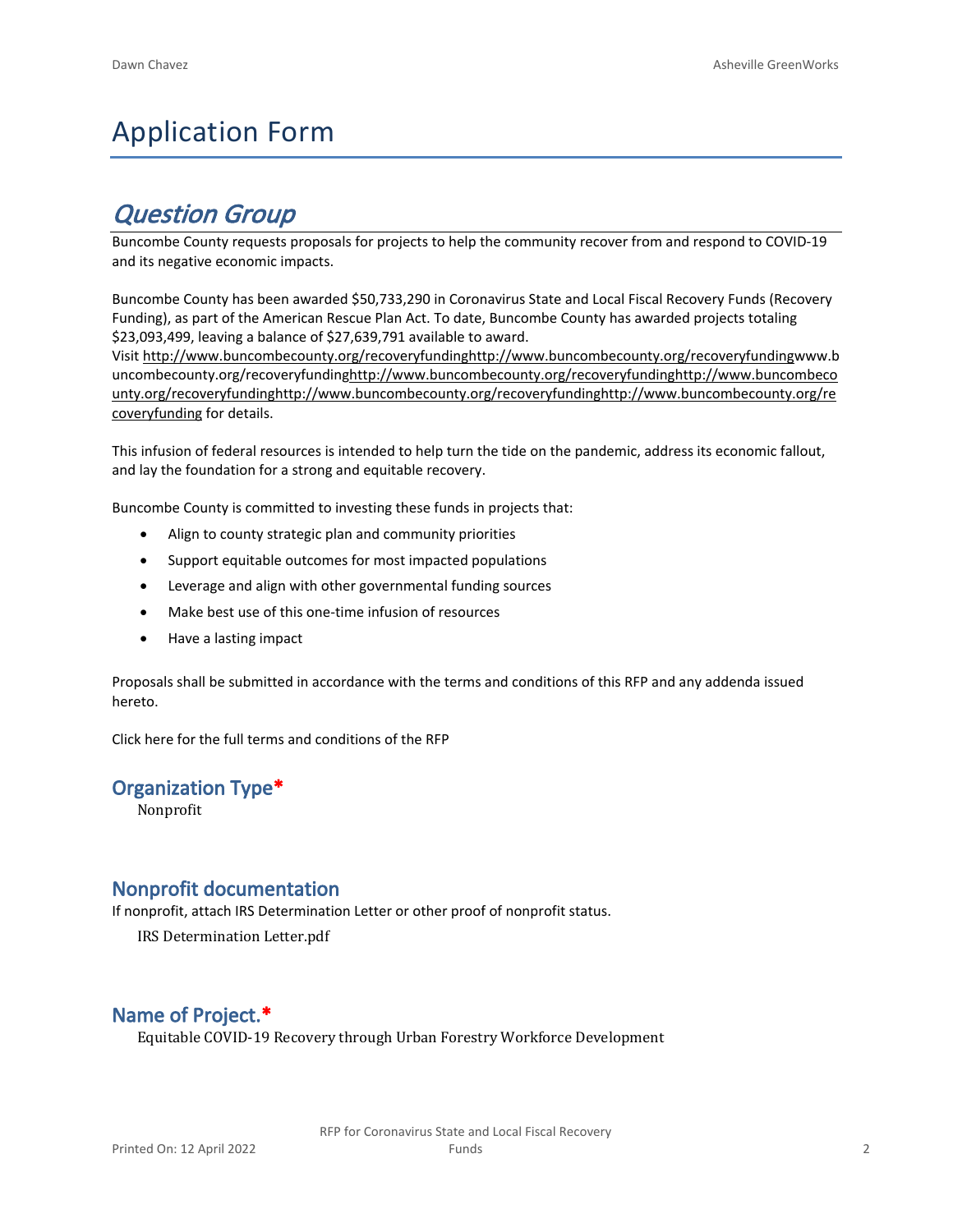#### **New/Updated Proposal\***

Is this a new project proposal or an updated version of a proposal submitted during the earlier (July 2021) Recovery Funding RFP?

New project proposal

#### **Amount of Funds Requested\***

\$278,800.00

#### **Category\***

Please select one:

- Affordable Housing
- Aging/Older Adults
- Business Support/Economic Development
- Environmental/Climate
- Homelessness
- K-12 Education
- Infrastructure and/or Broadband
- Mental Health/Substance Use
- NC Pre-K Expansion
- Workforce

Environmental/Climate

#### **Brief Project Description\***

Provide a short summary of your proposed project.

The GreenWorks' TreeKeeper Training Program will engage individuals from marginalized communities in a workforce development program to become professionals in the tree service industry. During their training, participants will put learning into practice by working alongside certified arborists on tree planting and maintenance projects in Asheville communities that are most vulnerable to the harmful effects of climate change, such as extreme heat and flooding events, related to lack of tree cover. As a result of this project, young people of color will have access to good-paying jobs in a growing industry while providing much needed urban forest restoration in areas of the city that are most in need of tree canopy to combat the impacts of climate change and COVID-19.

### **Project Plan\***

Explain how the project will be structured and implemented, including timeframe.

The project will start as soon as funds are awarded and end in December 2025. The first year of the project will involve program development, building upon GreenWorks' Urban Forestry Program and Youth

RFP for Coronavirus State and Local Fiscal Recovery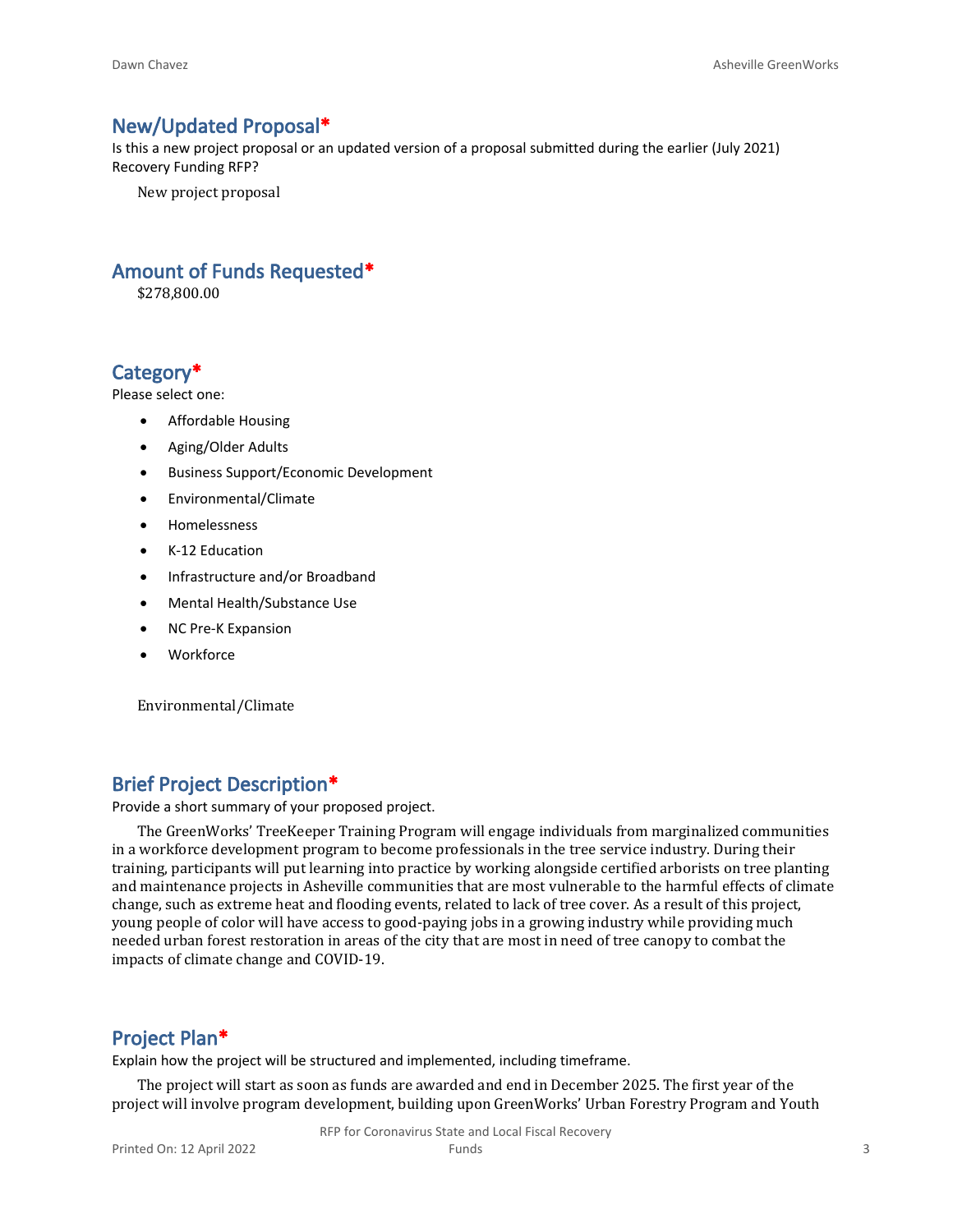Environmental Leadership Program (YELP). Partnership meetings with the YMI Cultural Center and other yet-to-be identified partners, such as tree service companies and Duke Energy, will take place in the first year. Training modules will be developed and tested with YELP participants and Tree Keeper volunteers. During this time, evaluation metrics and tools will be developed. Program instructors will be recruited. Community tree planting and maintenance projects for the following spring and fall will be developed.

In year 2 of the Tree Keeper Training Program, GreenWorks will partner with the YMI Cultural Center to recruit the first four to six participants who will be participating in up to three 8-week sessions, depending on their interest and commitment to the program. Eight-week sessions will be held in March to May, June to August and October to December.

In addition to carrying out green infrastructure projects, participants also receive life coaching, financial literacy education, entrepreneurship training and career counseling. Additionally, the youth get paid \$15/hr for 20 hours per week throughout the entire program. The goal of the training program is to have 100% of all youth who graduate from the program move on to either permanent employment, entrepreneurship or college enrollment.

During the third year of the project, up to eight participants will be recruited to participate in one, two or three of the 8-week sessions starting in March, June and October. GreenWorks and the YMI will follow-up with program alumni to obtain feedback on how the program is affecting their lives. Additional funding to support the program beyond ARPA funding will be sought from individuals, foundations, government entities and corporate sponsors.

Timeline (based on contract effectiveness date of July 2022) July - Dec 2022:

The Tree Keeper Training Program pilot is developed, implemented, evaluated and refined by GreenWorks in partnership with the YMI. Material will be modified from the Arboriculture Pre-Apprenticeship Curriculum developed by American Forests. Partnerships are developed with professionals in the tree service industry, including municipalities (City of Asheville Arborist), utility companies (Duke Energy), tree companies (Asplundh, Bartlett, Davey) and independent arboriculture businesses.

Jan - Dec 2023:

Participants for the Tree Keeper Training Program are recruited. Participants participate in up to three 8 week Tree Keeper Training Program sessions. GreenWorks works with program graduates on job search and continuing education enrollment.

Jan 2024 - Dec 2025:

The Tree Keeper Training Program continues as above. GreenWorks fund development team seeks funding to support the ongoing implementation and growth of the program.

#### **Statement of Need\***

Describe the need that this project will address. Include data to demonstrate the need, and cite the source of the data.

According to the report, "Youth Unemployment in the First Year of the COVID-19 Pandemic: From the Breakout to the Vaccine Rollout," (Inanc 2021) unemployment rates among youth rose steeply after the outbreak of the COVID-19 pandemic. This was attributed to youth's concentration in retail and hospitality jobs that were affected by mandates to contain the virus, and youth's inability to telework in these jobs. Youth unemployment rates during the COVID-19 outbreak far exceeded the rates reached at the peak of the Great Recession in a matter of months. Typically, Black and Hispanic youth are disproportionately impacted by economic downturns and spikes in unemployment.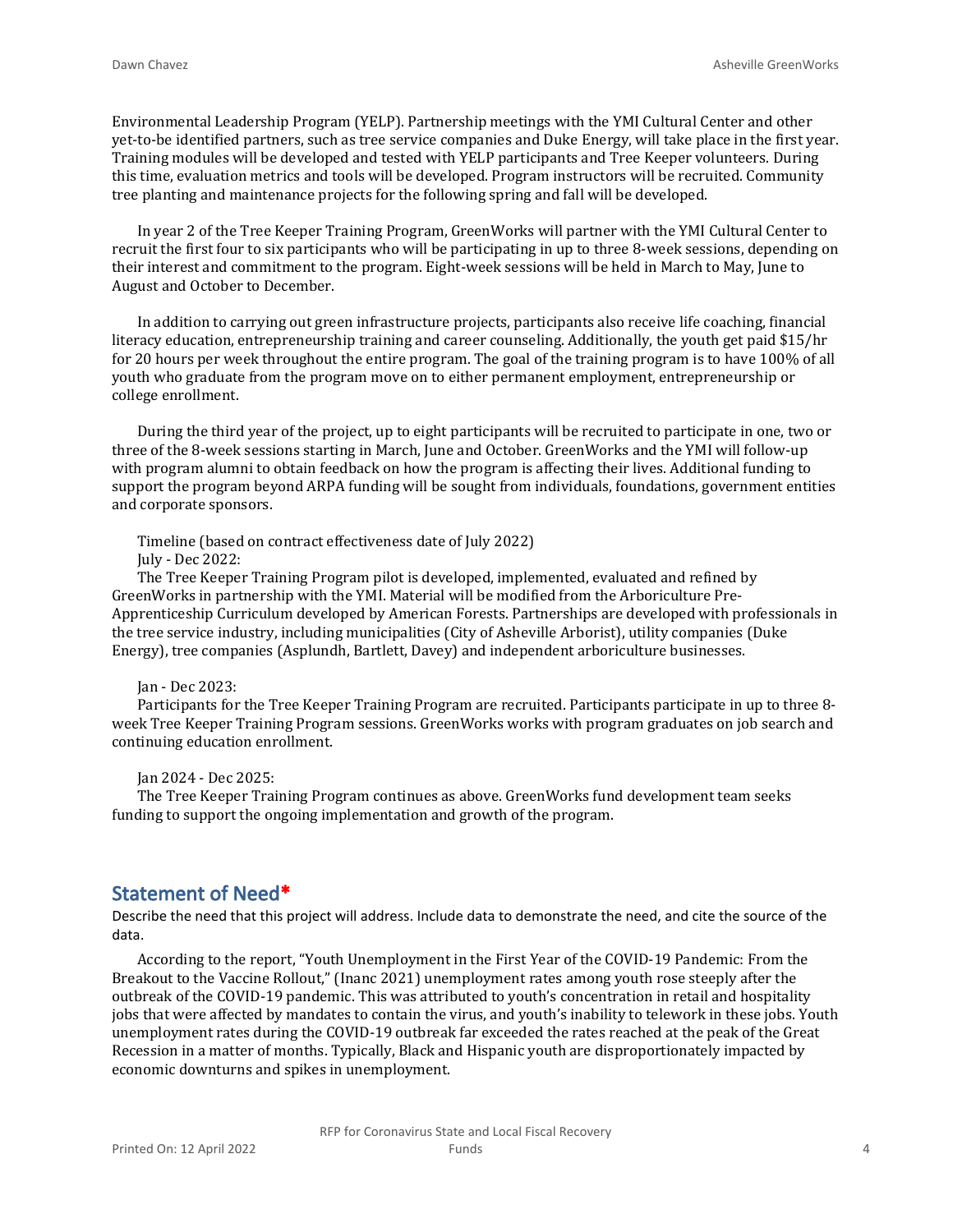The proposed project will address youth unemployment by preparing young people for high-income jobs and careers in the growing fields of Urban Forestry and Arboriculture. With training and certification in tree care, participants will graduate from the program ready for jobs in arboriculture with municipalities, utilities and in residential and commercial settings. The Tree Service Industry has grown 5.6% per year on average since 2016, and is expected to continue growing. As our area experiences increased development pressures and tree-damaging storm events, tree service industry professionals will continue to be in high demand .

This project will also address the disproportionate impacts of climate change, such as extreme summer heat and year-round flooding events, on vulnerable communities including families living below the poverty line and households with members 65 years of age and older that live in proximity to developed land cover, low tree canopy and high land surface temperatures. These impacts are reported in recent studies including the City of Asheville Climate Resilience Plan (2018), the Asheville Urban Tree Canopy Study (2019) and the NASA DEVELOP heat vulnerability study (2019).

#### **Link to COVID-19\***

Identify a health or economic harm resulting from or exacerbated by the public health emergency, describe the nature and extent of that harm, and explain how the use of this funding would address such harm.

As described above, youth unemployment rates increased dramatically due to the economic downturn instigated by COVID and its ensuant restrictions. Industries such as food service, hospitality and retail sales – industries that employ teens and young adults – were hardest hit by COVID restrictions. Historically, the unemployment rate for teenagers has been much higher than that for adults (age 20 and older). In April 2020, following the onset of the COVID-19 pandemic, the unemployment rate for adults surged to 14.2 percent from 4.0 percent in March 2020. By comparison, the unemployment rate for teenagers increased from 14.1 percent in March 2020 to 32.1 percent in April 2020. The July 2020 unemployment rates for young Whites (16.7 percent), Blacks (25.4 percent), Asians (25.4 percent), and Hispanics (21.7 percent) were all substantially higher than in the prior summer.

In 2021, almost six out of ten youth aged 16 to 24 lived in households experiencing a loss of employment income after COVID-19 and youth in lower income households remained more likely to be unemployed after COVID than other youth. These statistics point to the need to provide safeguards against youth unemployment by preparing young people for jobs in more stable industries.

The proposed GreenWorks Tree Keeper Training Program will prepare young people for high-income jobs and careers in the growing field of Arboriculture. With training and certification in tree care, participants will graduate from the program ready for arboriculture jobs with municipalities, utilities and in residential and commercial settings. The Tree Service Industry has grown 5.6% per year on average since 2016, and is expected to continue growing. As our area experiences increased development pressures and tree-damaging storm events, professional tree services will continue to be in high demand. This industry is also less susceptible to the ups and downs of the economy than industries such as hospitality and retail services.

#### **Population Served\***

Define the population to be served by this project, including volume and demographic characteristics of those served.

The population directly served by this project includes young people (16-24 years old) living in Buncombe County who are looking to increase their job skills and employability. Young people that identify as Black, Indigenous and People of Color (BIPOC) will be encouraged to apply. Over the three-year period of this project, we aim to engage as many as 80 young people in the training program.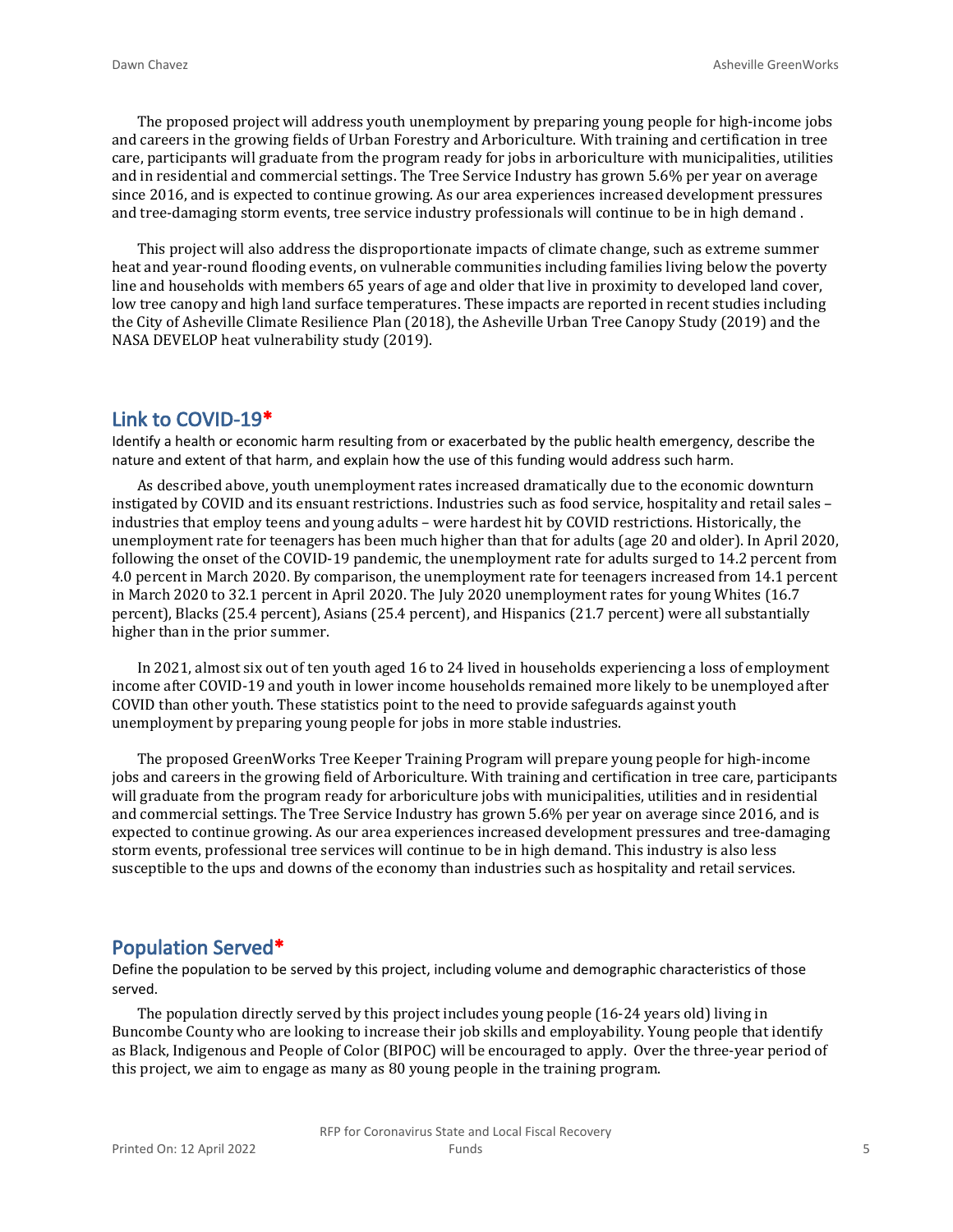A population served indirectly by this project are residents of marginalized neighborhoods and communities in Asheville that are the most vulnerable to the negative impacts of both climate change and COVID-19.

The Climate Resilience Plan published by the City of Asheville in 2018, determined that 3,308 families are exposed to negative effects of extreme heat. The Asheville Tree Canopy Study (Fall 2019) found that Asheville lost 6.4% tree canopy between 2008 and 2018. Some areas of Asheville lost as much as 20% canopy cover. Another study by a team from NASA DEVELOP looked at the change in land surface temperatures in Asheville between the mid-1980s and 2017, adding land surface temperature as another factor in determining heat vulnerability among Asheville residents.

Taken together, these three studies show the literal hot spots in Asheville; locations that have residents with the highest heat vulnerability, including families living below the poverty line and households with members 65 years of age and older that live in proximity to developed land cover, low tree canopy and high land surface temperatures. As Tree Keeper trainees progress through the program, they will gain hands-on experience in tree planting and maintenance by working on projects in these vulnerable neighborhoods.

#### **Results\***

Describe the proposed impact of the project. List at least 3 performance measures that will be tracked and reported. If possible, include baselines and goals for each performance measure.

GOAL #1: Engage at least 40 youth and young adults (aged 16-24) in an arboriculture pre-apprenticeship program by December 2025. There is currently no such program in the Asheville area. Measures of success will include the number of participants applying to, enrolling in and completing the program. The target population is youth of color from low-wealth communities.

GOAL #2: Increase college and career readiness and employability among at least 40 youth and young adults (aged 16-24) for jobs in the tree services industry. Measures of success include performance on classroom and field assessments of arboriculture knowledge and skills. Baseline data on knowledge and skills will be gathered prior to participation in the training program and reassessed at the close of each session. We will also track employment and continuing education among program graduates.

GOAL #3: Address systemic racial and climate inequalities through meaningful community engagement initiatives, by inclusively and strategically planting and distributing trees in Black, Indigenous, and Communities of Color. Measures of success include the degree to which community members feel they are part of the process (interviews and surveys), increase in the number of trees and amount of tree canopy cover in target neighborhoods, predicted increase in ecosystem services (cooling, stormwater capture, carbon captured) as a result of increased tree cover over a 15-year period. Preliminary goal is to plant 50 trees per year for a total of 150 trees.

#### **Evaluation\***

Describe the data collection, analysis, and quality assurance measures you will use to assure ongoing, effective tracking of contract requirements and outcomes.

We will measure progress toward achievement of the desired results by tracking the success of recruitment efforts (number applied, interviewed and hired), participant retention and education/workforce attainment after participation.

Evaluation tools will be developed with support from a consultant. These tools will be used to assess participant skills, knowledge and interest in arboriculture and urban forestry. They will also be used to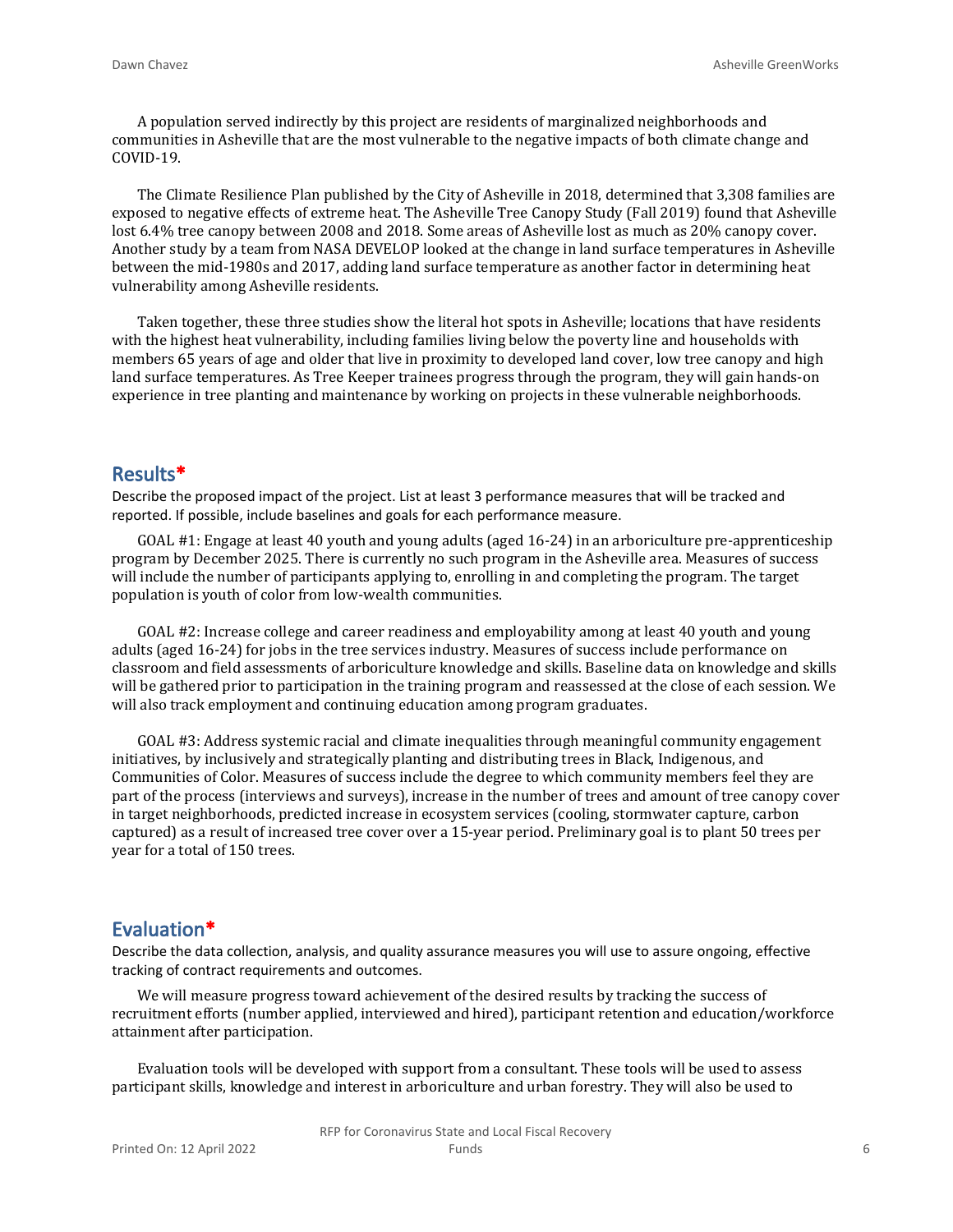measure work-readiness skills. Participants will complete daily self-assessments while in the program and an overall assessment of the program when they graduate.

In addition to program outcomes, GreenWorks will assess the outcomes of the tree planting efforts in the City. The City of Asheville Climate Justice Index, Red Hot Cities map and the Asheville Tree Canopy Study all provide baseline data, including percentage of impervious surfaces, percentage of tree cover, heat vulnerability index, and percentage of BIPOC individuals by neighborhood. GreenWorks Tree Keepers will survey neighborhoods with a high Climate Justice Index to determine potential planting sites on public and private land. Community residents will review the potential planting sites in their neighborhoods to decide where to prioritize planting.

GreenWorks will track the number, size, species and health of the trees planted. For the first two years after planting, GreenWorks and its partners will follow up with owners of trees planted on private property to check on the trees' health and offer maintenance support.

We will use projections based on the number and size of trees planted to determine the percentage of additional canopy cover they will provide. We will also use iTree to measure the change in ecological and economic benefits, including heat reduction and potential stormwater management and flood diversion, provided by the newly planted trees.

#### **Equity Impact\***

How will this effort help build toward a just, equitable, and sustainable COVID-19 recovery? How are the root causes and/or disproportionate impacts of inequities addressed?

As Tree Keeper trainees progress through the program, they will gain hands-on experience in tree planting and maintenance by working on projects in vulnerable neighborhoods. These neighborhoods were chosen because they have been impacted by historical inequities such as redlining and urban renewal that decimated historically Black neighborhoods and displaced many families. These communities align with areas that are exposed to climate risks, as identified by the City of Asheville's Climate Justice Data Map. This project attempts to address these disproportionate impacts by employing residents to plant and maintain trees, thereby reaping the social, economic, health and environmental benefits that these improvements provide.

Similar to climate change, COVID-19 has had the biggest impact on people living in marginalized communities. Pre-existing health conditions -- occurring at high rates in vulnerable communities -- make individuals more susceptible to COVID-19 and result in higher rates of mortality among those who contract the virus. Respiratory illnesses such as asthma and COPD are exacerbated by COVID-19. Whether due to illness or COVID restrictions placed on businesses, these communities experienced higher rates of job loss and unemployment or underemployment than less vulnerable communities.

The GreenWorks' TreeKeeper Training Program will help build toward a just, equitable, and sustainable COVID-19 recovery by engaging individuals from marginalized communities in a workforce development program to become professionals in the tree service industry. Participants will work alongside certified arborists on tree planting and maintenance projects in Asheville communities that are most vulnerable to the harmful effects of climate change, such as extreme heat and flooding events, related to lack of tree cover. Increase in tree cover will also improve air quality and public health, reducing the impacts of COVID-19 in these neighborhoods.

#### **Project Partners\***

Identify any subcontractors you intend to use for the proposed scope of work. For each subcontractor listed, indicate:

1.) What products and/or services are to be supplied by that subcontractor and;

RFP for Coronavirus State and Local Fiscal Recovery Funds 7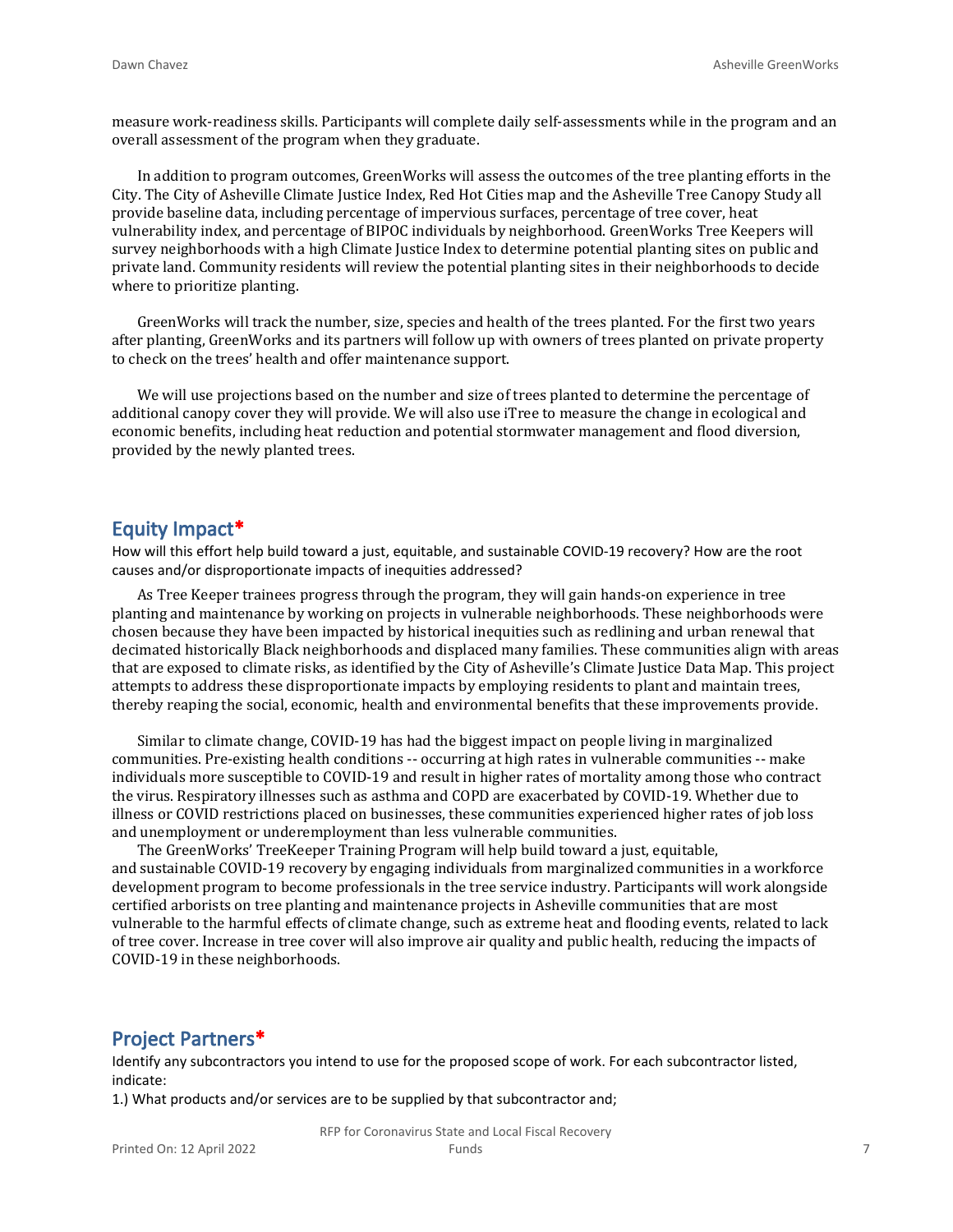2.) What percentage of the overall scope of work that subcontractor will perform.

Also, list non-funded key partners critical to project.

GreenWorks' main project partner is the YMI Cultural Center. The YMI Cultural Center will use its networks in Asheville's Black community to connect community members to the project through its programs in Youth Development, such as the Black Student Union and Positive Steps. The YMI will also coordinate and host classes and workshops at the YMI Cultural Center, a historic and current day hub of Black culture and community in Asheville. The YMI is expected to perform approximately 20% of the overall scope of work.

While in the program development phase during the first year of the project, GreenWorks will develop and strengthen relationships with additional project partners including the City of Asheville Public Works Department's Streets Division, the Housing Authority of the City of Asheville, utility companies including Duke Energy and Dominion Energy, Asheville City Schools, Land of Sky Regional Council and workforce development programs and organizations. We will also develop our connections with professional arborists affiliated with both large and small tree service companies. GreenWorks will build upon existing relationships with the North Carolina Forest Service's Urban and Community Forestry Program as well.

All of the above partners bring unique skills and expertise to the project. Some partners are essential to inclusive recruitment and community engagement, while others play an important role in helping participants develop the arboriculture skills necessary for obtaining a job in the tree service industry. Still others provide hands-on opportunities to put learning into practice in real world situations.

#### **Capacity\***

Describe the background, experience, and capabilities of your organization or department as it relates to capacity for delivering the proposed project and managing federal funds.

Over the past decade, GreenWorks has focused its urban forestry program on addressing the systemic racial inequalities evident in the distribution and management of Asheville's urban tree canopy. Since 2016, we have engaged residents in selecting, planting and maintaining over 190 trees in public housing developments.

GreenWorks Executive Director Dawn Chávez has extensive experience managing small to large federal grants and cooperative agreements through previous employment. From 2003 through 2007, she worked as the Education Program Director at the Urban Ecology Institute (UEI), overseeing the administration of several large grants, including a 2004 EPA Headquarters grant of \$97,800 for the Urban Ecology Collaborative. Additionally, Ms. Chávez has administered large state government contracts, including a \$250,000 statewide grant from the Massachusetts Department of Conservation and Recreation and a \$133,000 grant from the Massachusetts Clean Energy Center.

Since joining the organization in 2014, Ms. Chávez has more than tripled the GreenWorks' annual operating budget, growing from \$230,000 to now \$750,000. GreenWorks has the infrastructure in place to effectively manage grants. Our organization utilizes QuickBooks accounting software to track income and expenses. Our 15-member board of directors is actively involved in financial management, with a Treasurer and Finance Committee chair who meets regularly with the Executive Director to review financials.

Over the past seven years, GreenWorks has obtained and managed donations, sponsorships, grants and governmental contracts. GreenWorks has managed grants up to \$100,000 (Duke Energy Foundation) and receives an average of \$250,000 in grants each year. GreenWorks has received grants from Buncombe County ranging from \$40,000 to \$50,000 each year for the past decade to add to the County's capacity for litter cleanups and holding Hard 2 Recycle events four times a year.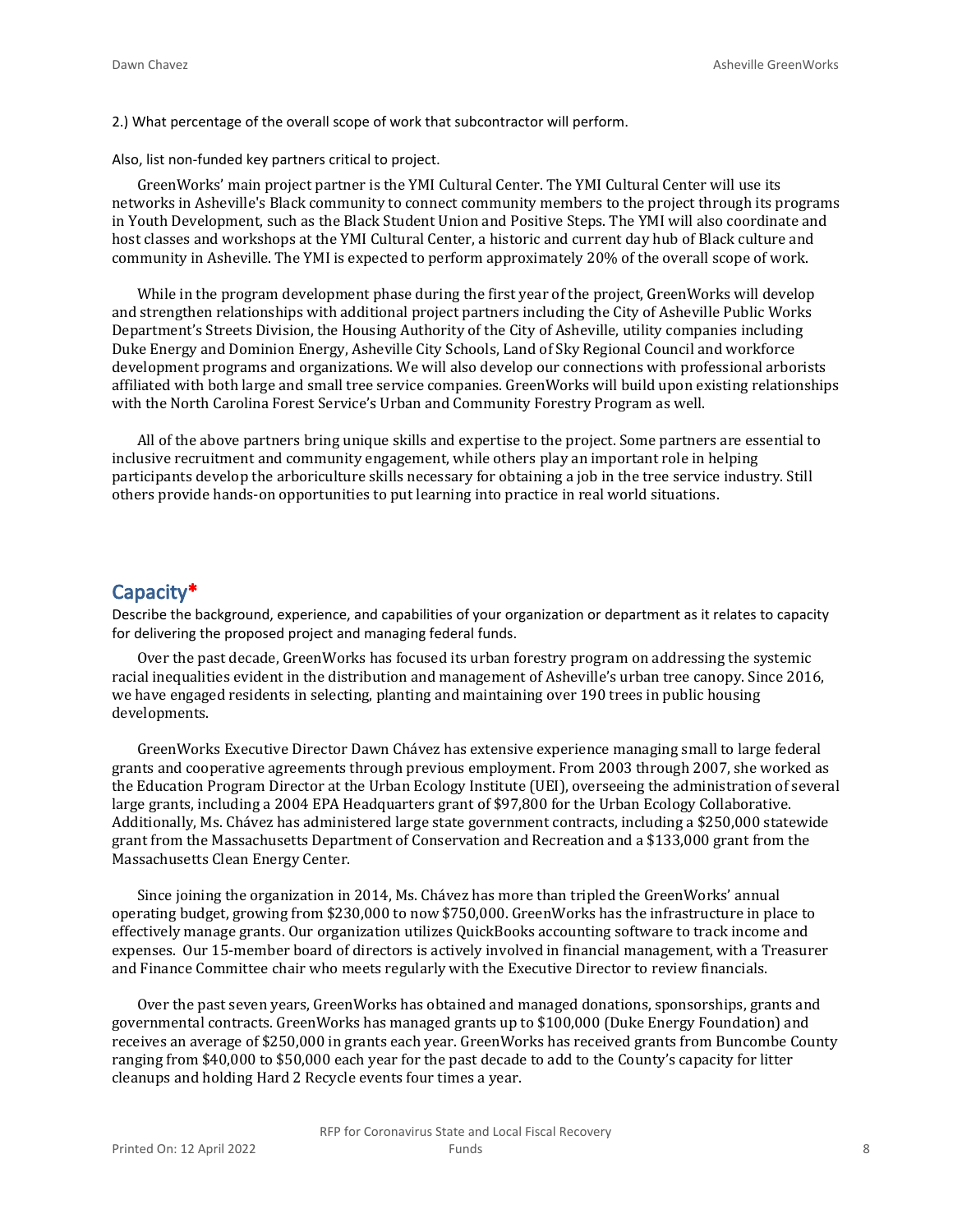#### **Budget\***

Provide a detailed project budget including all proposed project revenues and expenditures, including explanations and methodology. For all revenue sources, list the funder and denote whether funds are confirmed or pending. For project expenses, denote all capital vs. operating costs, and reflect which specific expenses are proposed to be funded with one-time Buncombe County Recovery Funds.

Download a copy of the budget form [HERE](https://buncombecounty.org/common/community-investment/grants/early-childhood-education/Recovery-Funds-budget-template.xlsx). Complete the form, and upload it using the button below.

Buncombe County ARPA RFP Budget GreenWorks.xlsx

## **Special Considerations\***

Provide any other information that might assist the County in its selection.

The GreenWorks Urban Forestry program has evolved from being mainly a tree planting program to offering tree giveaways twice a year, advocating for tree canopy preservation and striving towards forest equity in areas that have been harmed by redlining and urban renewal projects in the past. The proposed evolution of the Urban Forestry program to include a significant workforce development program for young people of color from marginalized communities will leverage GreenWorks' arboriculture expertise, youth development experience and community relationships to help provide an equitable economic and environmentally sustainable recovery from the impacts of COVID-19 in our County. While we have applied under the Environment/Climate focus area, this proposal would also fit with the Workforce focus area.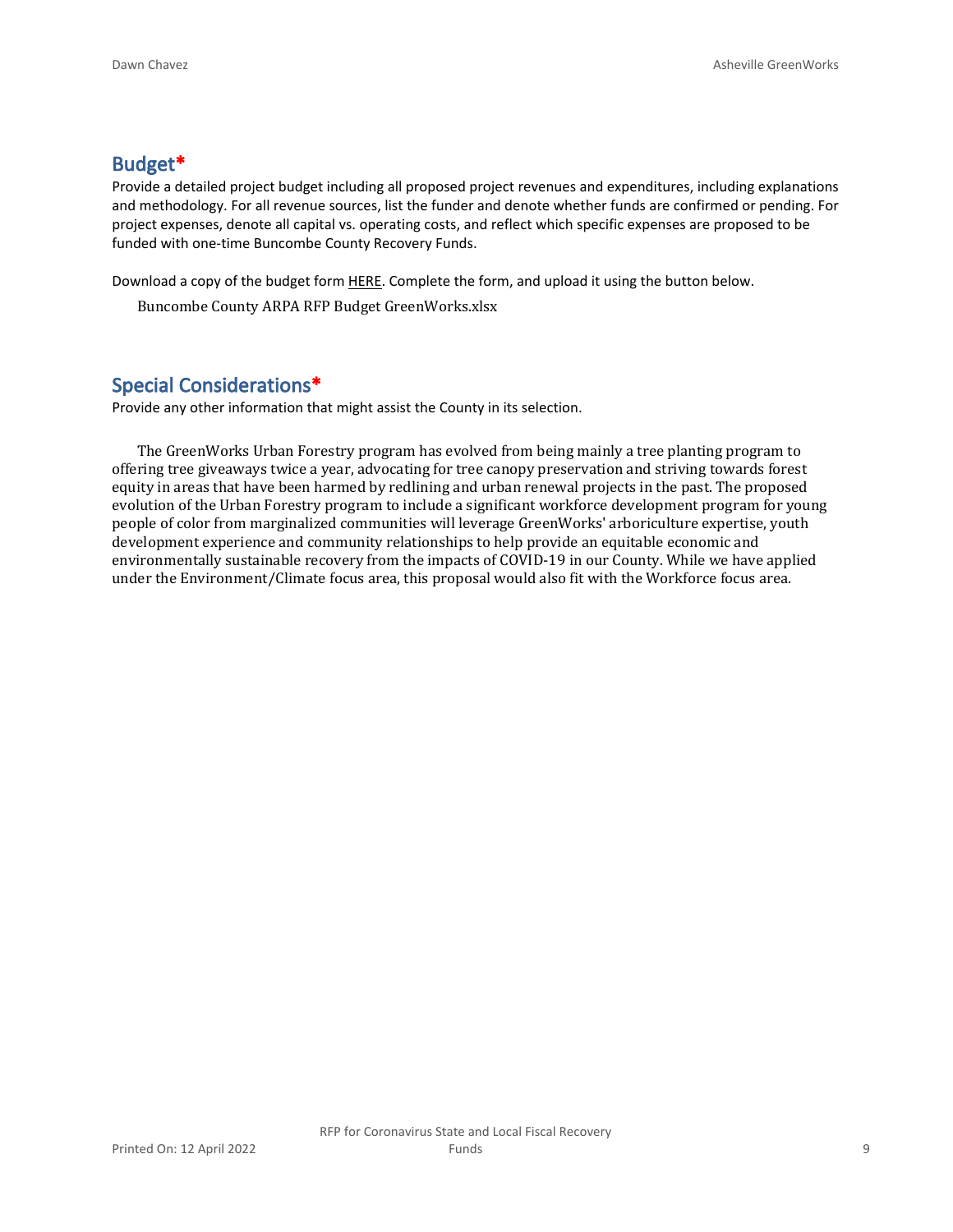## File Attachment Summary

## *Applicant File Uploads*

- IRS Determination Letter.pdf
- Buncombe County ARPA RFP Budget GreenWorks.xlsx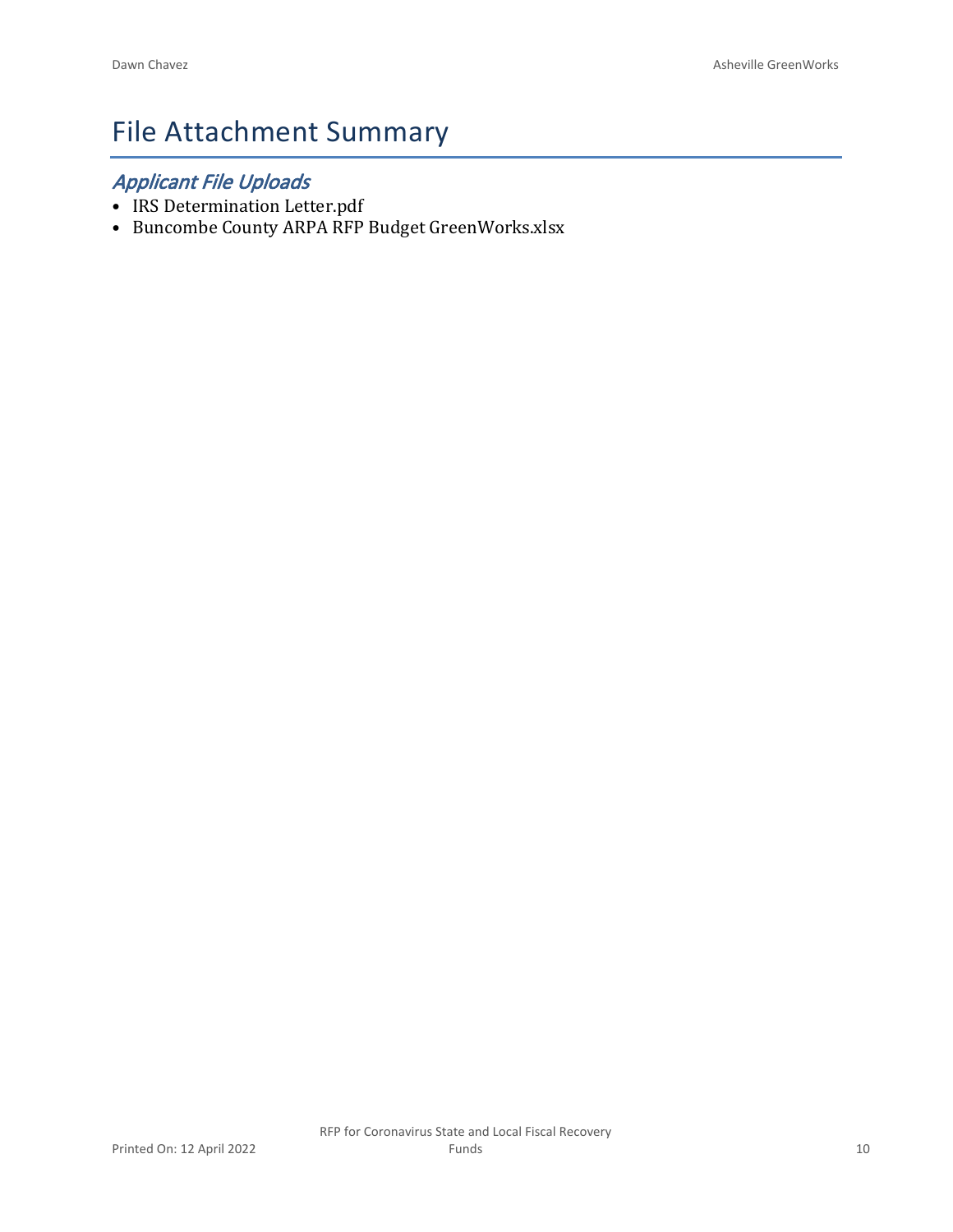**WANTING** Department of the Treasury P.O. Box 2508 Cincinnati OH 45201

In reply refer to: 0752857843 July 29, 2014 LTR 4168C  $\Omega$ 56-1672870 000000 00 00022741 BODC: TE

ASHEVILLE GREENWORKS PO BOX 22 ASHEVILLE NC 28802

011089

Employer Identification Number: 56-1672870 Person to Contact: CUSTOMER SERVICE Toll Free Telephone Number: 1-877-829-5500

Dear Taxpayer:

This is in response to your July 18, 2014, request for information regarding your tax-exempt status.

Our records indicate that you were recognized as exempt under section 501(c)(3) of the Internal Revenue Code in a determination letter issued in May 1990.

Our records also indicate that you are not a private foundation within the meaning of section 509(a) of the Code because you are described in  $section(s) 509(a)(1) and 170(b)(1)(A)(vi).$ 

Donors may deduct contributions to you as provided in section 170 of the Code. Bequests, legacies, devises, transfers, or gifts to you or for your use are deductible for Federal estate and gift tax purposes if they meet the applicable provisions of sections 2055, 2106, and 2522 of the Code.

Please refer to our website www.irs.gov/eo for information regarding filing requirements. Specifically, section 6033(j) of the Code provides that failure to file an annual information return for three consecutive years results in revocation of tax-exempt status as of the filing due date of the third return for organizations required to file. We will publish a list of organizations whose tax-exempt status was revoked under section 6033(j) of the Code on our website beginning in early 2011.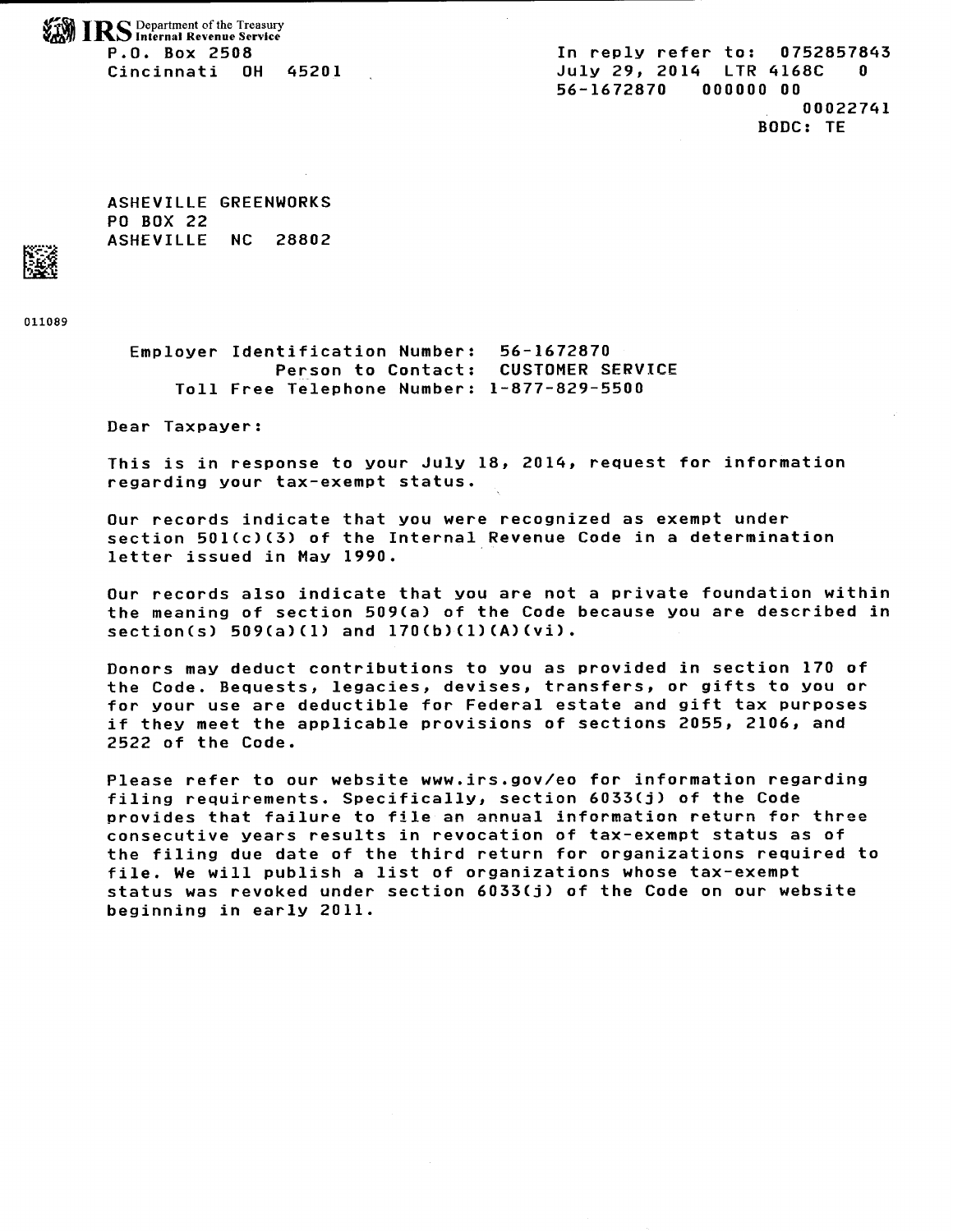0752857843 July 29, 2014 LTR 4168C 0 56-1672870 000000 00

00022742

ш

ASHEVILLE GREENWORKS **PO BOX 22** ASHEVILLE NC 28802

If you have any questions, please call us at the telephone number shown in the heading of this letter.

 $\mathcal{A}_{\mathcal{A}}$  , and  $\mathcal{A}_{\mathcal{A}}$  , and  $\mathcal{A}_{\mathcal{A}}$ 

Sincerely yours,

 $\sim 10^6$ 

Kim D. Bailey Operations Manager, AM Operations 3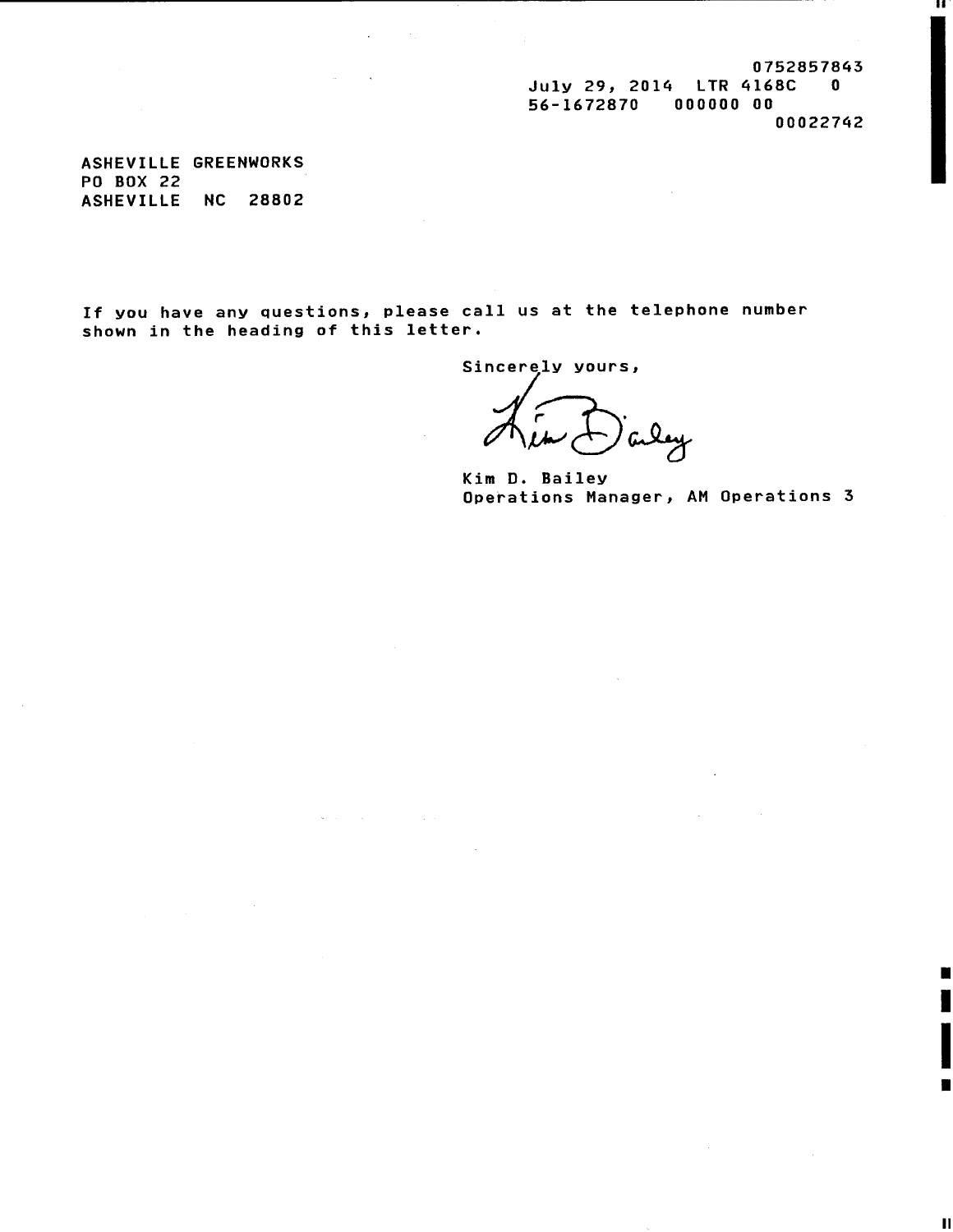## **BUNCOMBE COUNTY AMERICAN RESCUE PLAN ACT FUND PROPOSED PROJECT BUDGET**

| <b>Organization Name</b> | IAsheville GreenWorks                                                    |
|--------------------------|--------------------------------------------------------------------------|
| <b>Project Name</b>      | Equitable COVID-19 Recovery through Urban Forestry Workforce Development |
| <b>Amount Requested</b>  | \$278,800                                                                |

| <b>Proposed Project Revenue Source</b>                     | <b>Amount</b>        | <b>Confirmed or Pending?</b> |
|------------------------------------------------------------|----------------------|------------------------------|
| Proposed Buncombe County ARPA Funds                        | \$278,800.00         |                              |
| North Carolina Forest Service                              | \$8,600.00 Pending   |                              |
| <b>NC Dept of Justice Environmental Enhancement Grants</b> | \$100,000.00 Pending |                              |
| Z. Smith Reynolds Foundation                               | \$10,800.00 Pending  |                              |
|                                                            |                      |                              |
|                                                            |                      |                              |
|                                                            |                      |                              |
|                                                            |                      |                              |
|                                                            |                      |                              |
| Total:                                                     | \$398,200.00         |                              |

| <b>Proposed Project Expenses</b>     | <b>Proposed ARPA Funds Other Funds</b> |             | Total        | <b>Capital or Operating Expense?</b> |
|--------------------------------------|----------------------------------------|-------------|--------------|--------------------------------------|
| Tools                                | \$2,000.00]                            | \$2,000.00  | \$4,000.00   |                                      |
| <b>Trees &amp; Planting Material</b> | \$8,000.00                             | \$34,400.00 | \$42,400.00  |                                      |
| <b>Program Materials</b>             | \$9,000.00                             |             | \$9,000.00   |                                      |
| <b>Gear for Participants</b>         | \$6,300.00                             | \$14,600.00 | \$20,900.00  |                                      |
| <b>Recruitment Expenses</b>          | \$4,500.00                             |             | \$4,500.00   |                                      |
| <b>Participant Stipends</b>          | \$100,800.00                           | \$61,200.00 | \$162,000.00 |                                      |
| Meeting space rental                 | \$9,000.00                             |             | \$9,000.00   |                                      |
| Evaluation                           | \$5,800.00                             |             | \$5,800.00   |                                      |
| Marketing & Communications           | \$6,000.00]                            |             | \$6,000.00   |                                      |
| <b>Project Management</b>            | \$90,000.00                            |             | \$90,000.00  |                                      |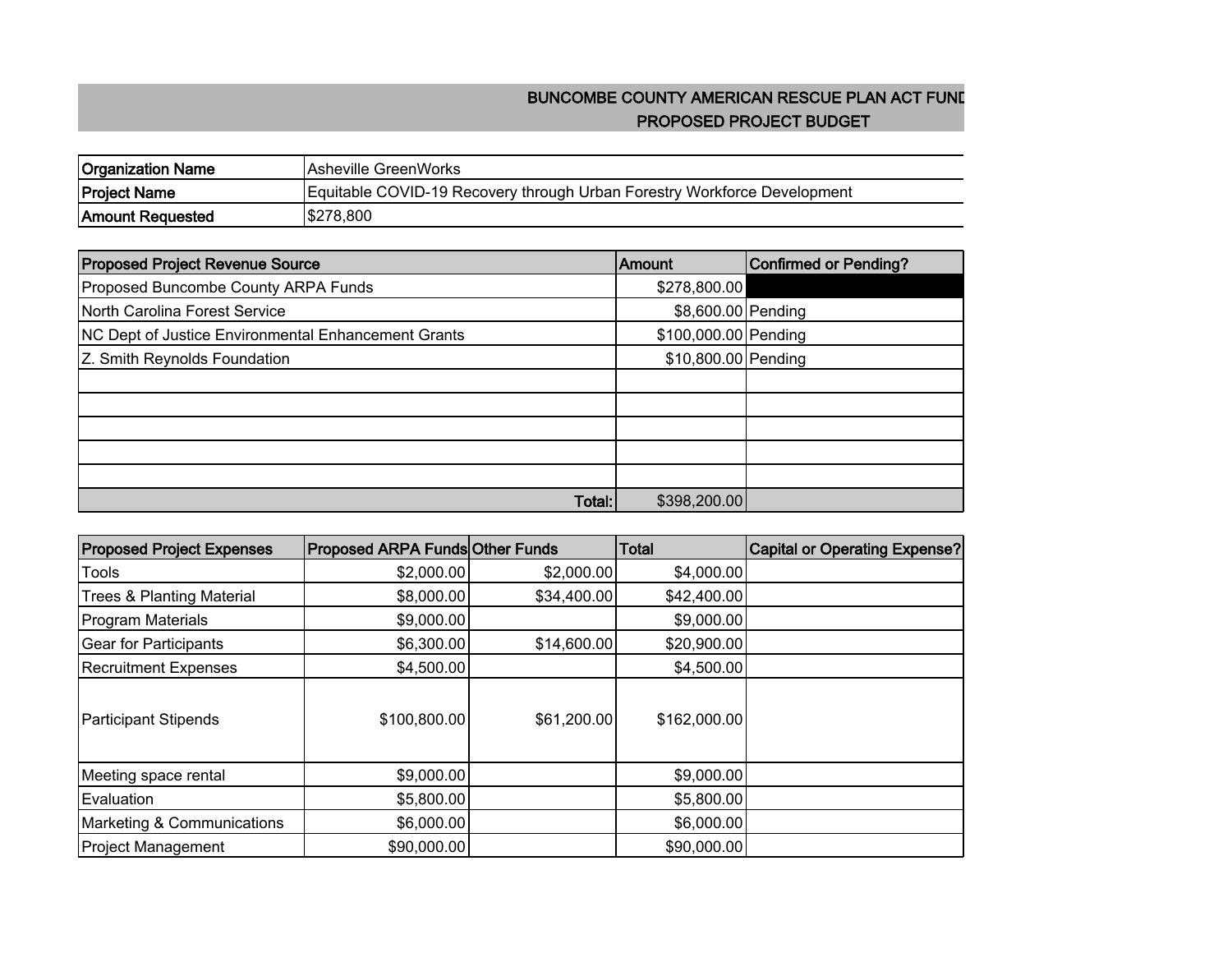| <b>Consultants</b> | \$5,000.00] |            | \$5,000.00]  |  |
|--------------------|-------------|------------|--------------|--|
| Guest Instructors  | \$2,400.00  |            | \$2,400.00   |  |
| Alumni Support     | \$18,000.00 |            | \$18,000.00  |  |
| Travel             | \$12,000.00 |            | \$12,000.00] |  |
| <b>Ilnsurance</b>  |             | \$7,200.00 | \$7,200.00   |  |
|                    |             | Total:     | \$398,200.00 |  |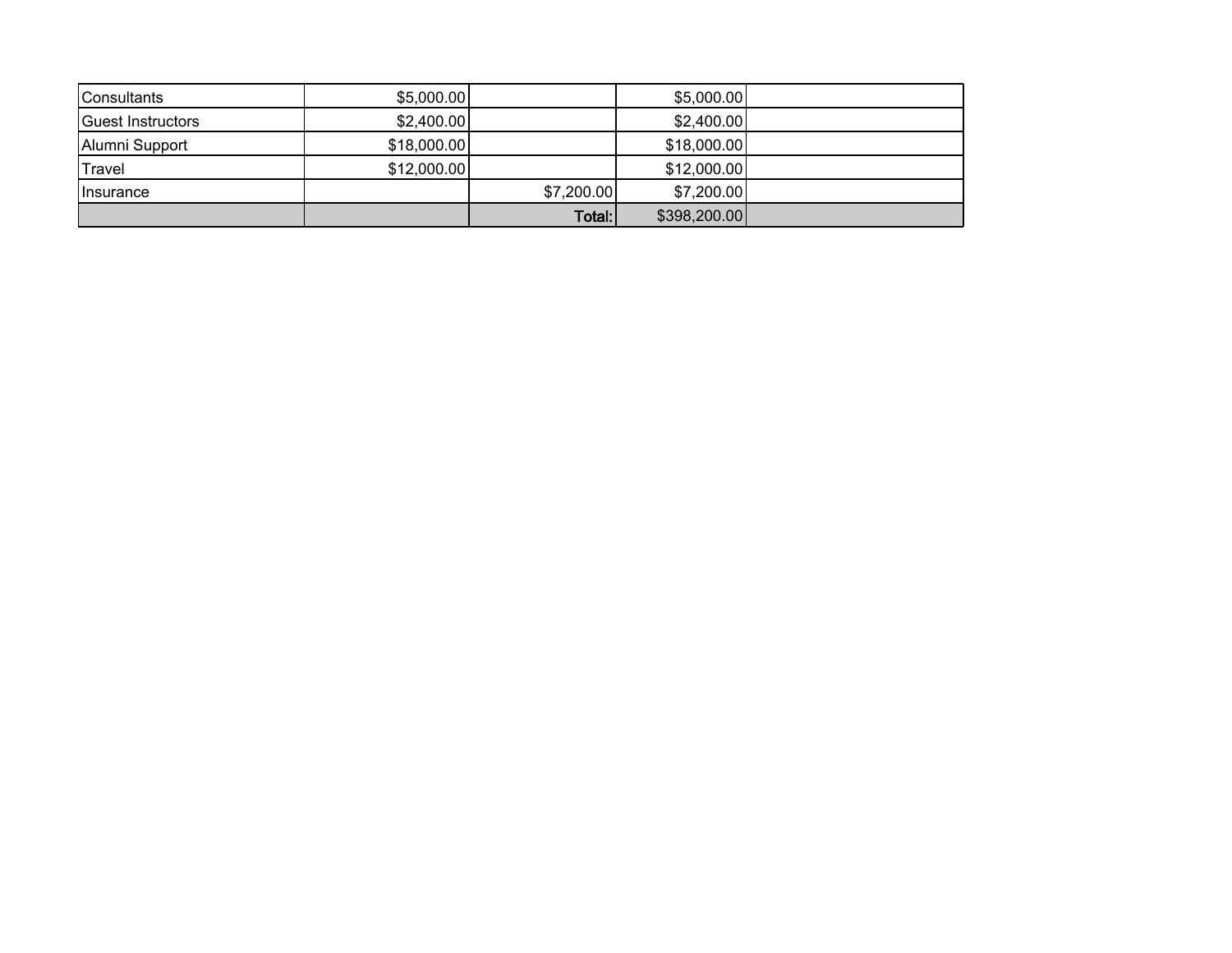#### **Notes**

Grant will be spent over a 3.5-year period from July 2022 to Dec 2025

One-year grant. Start date will be September 2022

One-year grant. Start date will be July 2022

One-year grant. Start date will be September 2022

#### **Notes**

chainsaw, pruners, tree saw, shovels, spades

trees, mulch, soil amendments

printed materials, books, study guides, webinar fees

helmets, climbing gear, steel tipped boots, shirts, pants, gloves, vests

job postings, interviews

 $\frac{1}{515/hr}$  x 10hrs/wk x 6 wks x 1 sessions x 4 participants = \$3,600  $\frac{1}{2}$  \$15/hr x 20hrs/wk x 8 wks x 3 sessions x 6 participants = \$43,200  $$15/hr$  x 20hrs/wk x 8 wks x 3 sessions x 8 participants = \$57,600  $\frac{1}{315/hr}$  x 20hrs/wk x 8 wks x 3 sessions x 8 participants = \$57,600

development and analysis

Website, advertising

YMI & GreenWorks staff to manage project (\$30,000/yr x 3 years)

**BUNCOMBE COUNTY AMERICAN RESCUE PLAN ACT FUNDS**